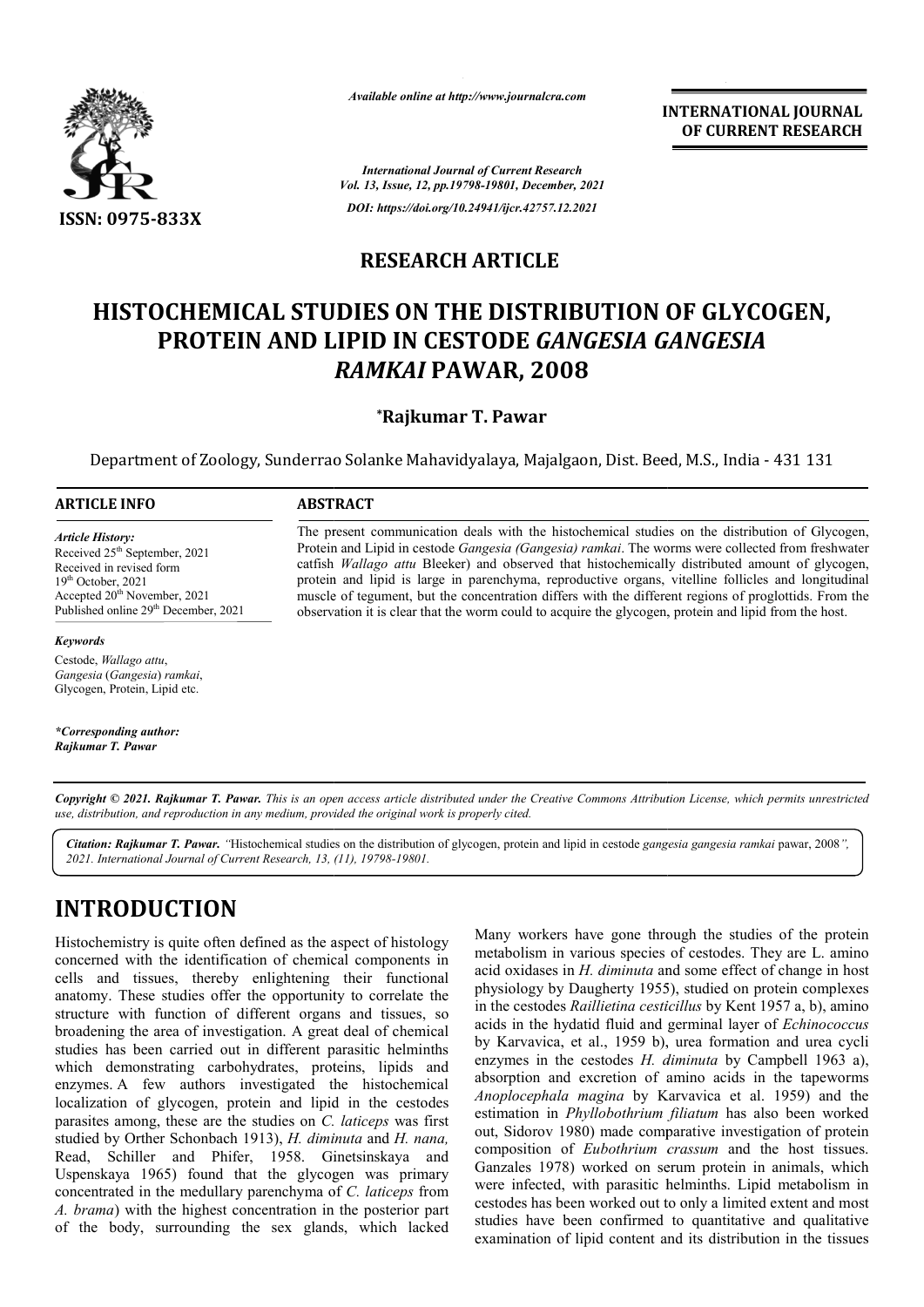Smyth, 1969). The role of lipid in cestode metabolism is not clear. There is no evidence for example, that lipid act as energy reserves in the cestodes, as they do in nematodes. The synthesis of lipid has been studied in *Hymenolepis diminuta* Ginger and Fairbairn, 1966 a, b). In this species only a limited capacity for fatty acid biosynthesis has been demonstrated and most of its fatty acids appear to be derived from the host. The glycogen, proteins, and lipids though have its existence in cestodes but it has not been studied extensively.

# **MATERIALS AND METHODS**

Experimental studies of the histochemistry of *Gangesia* (*Gangesia*) *ramkai* were collected from the intestine of freshwater catfish *Wallago attu* Bleeker at Parbhani, M.S. India. The collected worms were fixed in specific fixatives, processed and paraffin sections of 5 to 7 μm thickness were cut and treated for various histochemical tests. For glycogen, worms were fixed in Bouin's fluid. The paraffin sections were dewaxed, rehydrated and stained for general carbohydrates following McManus Periodic Acid Schiff's PAS) technique as described by McManus 1948). Some sections were counterstained with iron-haematoxylin. Best's Carmine staining method was applied for the localization of glycogen. Control sections earlier digested with filtered human saliva at 37ºC for three hours or with alpha amylase for 20 minutes were similarly stained, and mounted in Canada balsam. For proteins worms were fixed in Carnoy's fluid or 10% neutral buffered formalin. For the detection of general proteins, Mercury-Bromophenol blue method Mazia et al., 1953) was employed. Millon's reaction was applied for the localization of tyrosine containing proteins. As the control, sections treated in 0.5% trypsin for about one hour at 37ºC were used. For lipids worms fixed in 10% neutral buffered formalin were processed and paraffin sections were stained with Sudan Black B Humason, 1979) and mounted in glycerin. Sections treated with chloroform-methanol in the ratio 1:3 for 24 hours served as control.

# **RESULTS**

The histochemical localization of glycogen, protein and lipid in *Gangesia Gangesia*) *ramkaei* was observed under microscope. The result showed that the worm contain moderate concentration of the glycogen in its body. The glycogen content is distributed throughout body; in scolex glycogen concentration is high in the tegument, muscles of suckers and rostellum. Immature segments also have high in the longitudinal and circular muscles of the tegument, moderate in medullary parenchyma. In mature segments, glycogen content is distributed throughout the segment specially longitudinal and circular muscles of the tegumental region, testes, ovary and muscles of cirrus pouch. In gravid segments, the concentration of glycogen is higher at the tegumental region and egg capsules. There is slight trace of glycogen content in the medullary parenchyma. Thus it can be concluded that, the worm has sufficient amount of glycogen reserve in its body tissue, for its metabolic activities. The longitudinal sections of the worm, when observed under microscope revealed that, proteins are darkly stained in scolex, immature and mature segments of the worms. In the scolex region, the protein content is distributed throughout the body tissue. The concentration is high in tegument, muscles, in the immature segments the protein is in high concentration; the

muscles layer of the tegument and corticular parenchyma shows higher protein content. In the mature segments, the protein is distributed throughout the segment. The concentration is high in ovary, testes, in tegumental region, lateral cortical parenchyma and longitudinal nerve cords; moderate amount of protein is present in medullary parenchyma. In the gravid segments protein concentration is high in testes, ovary longitudinal nerve cords, lateral cortical parenchyma and moderate amount of protein in medullary parenchyma. Thus it can be concluded that, the worm *Gangesia* (*Gangesia*) *ramkai* has relatively high content of protein, which is utilized for their metabolic activities. Lipid content in the scolex are distributed throughout region, the concentration is higher in the muscles of suckers, tegument and cortical region. In the mature segments, lipid content is distributed throughout the segment. The lipid concentration is high in tegumental region, cortical parenchyma and in gonads, moderate in the medullary parenchyma; the lipid content is high in the segments as compared with anterior region. The gravid segments stained dark black, indicate that, the lipid content is higher than mature segments. The concentration is higher in tegumental region, more amounts of lipids are found in testes, longitudinal nerve cords, eggs, and slight traces of lipid content is present in the medullary parenchyma. Thus, it can be concluded that, the lipid content in worm has a high concentration of lipid content for the metabolic activity of the worm.



**Figure. Histochemical localization of glycogen, protein and lipid in cestode** *Gangesia* **(***Gangesia***)** *ramkai*

## **DISCUSSION**

The present findings are in general agreement with the histochemical observations made by various researchers in different cestode species. Histochemical studies by Robert, L.S., Bueding, E. and Orell, S.A. 1970) on the distribution of glycogen in *Hymenolepis diminuta* have showed that glycogen is stored in the medullary parenchyma. The heaviest deposition is presented adjacent to the reproductive organ, especially the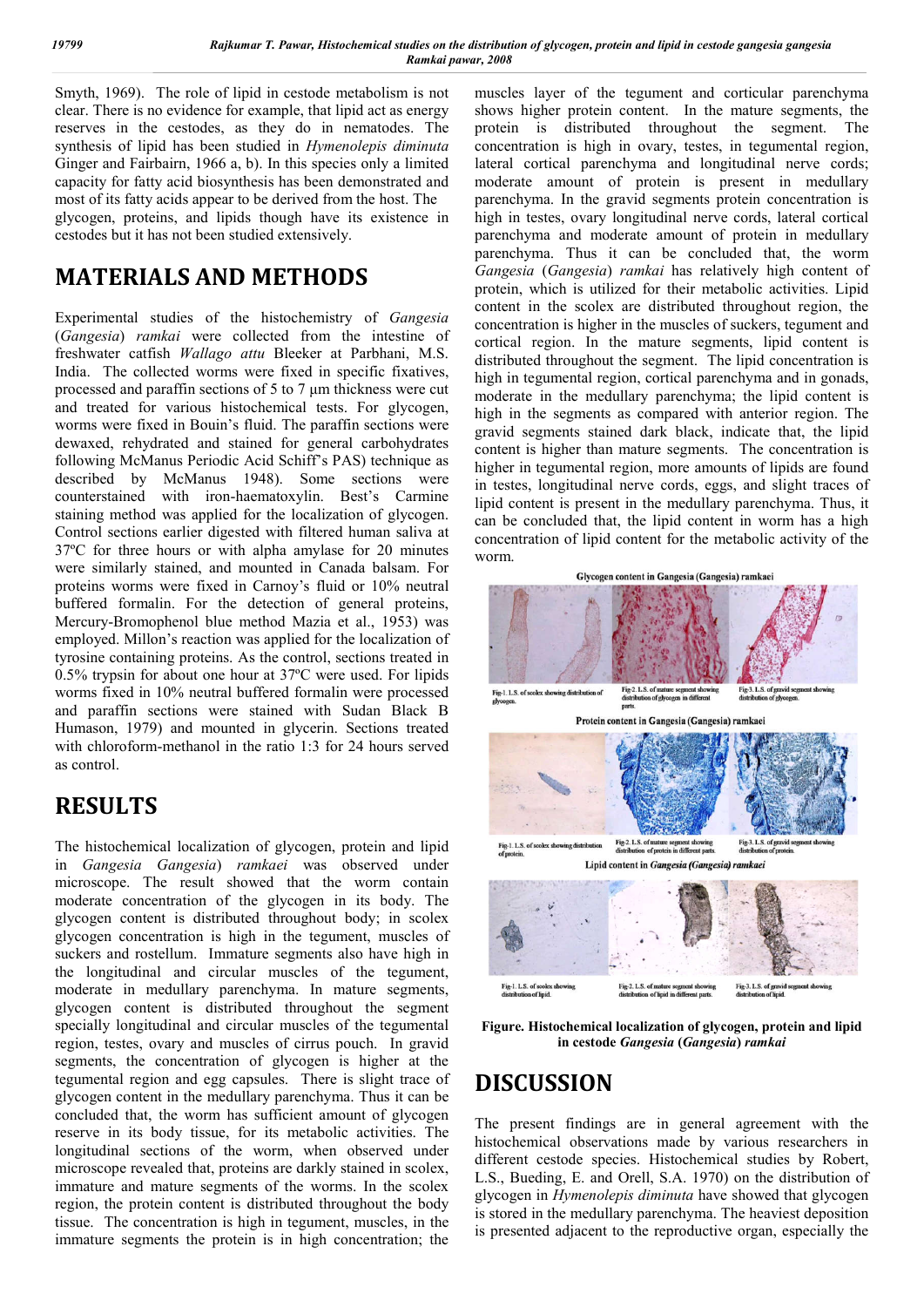ovary. In present study the glycogen content is moderate concentration of glycogen are distributed in the body of worm, especially the high content of glycogen in scolex, suckers and rostellum, longitudinal circular muscle of the tegumental region, medullary parenchyma, testes and ovary. Thus the considerable amount of glycogen reserve in its body tissue. The protein metabolism of the parasites of cold blooded animals has not been studied so far, but some details are known about the parasites of mammals Ivanov, 1950; Kanygina, 1951) Mammalian tapeworms contain considerable quantities of protein, predominantly scleroprotein. It is probable that proteins play a role of some importance in the energy production of parasites Brand, 1952). In the present study that protein content is high in *Gangesia Gangesia*) *ramkaei* n.sp. The high amount of protein distributed in worm of body because it is naturally available from the host tissue as there is no media to acquire proteins in parasites; these proteins are naturally available from the host tissue. These worms utilize different degree of protein for producing energy.

Histochemically demonstrated the lipids in cestode parasites and found that they store only the small amount of lipid. Fairbairn et al. 1961 observed that the eggs isolated from the terminal proglottids contained only moderate amounts of lipids. The parenchyma therefore must have contained lipids well in excess of the 31% mentioned. The same type of gradient had been observed by histochemical methods in *Hymenolepis diminuta* and in *Raillietina cesticillus* by Hedrick 1958). Morphologically, the most important lipid storage organ of tapeworms generally is the parenchyma. Most other organ contain either no or only little lipid. The cuticle is often lipid free, but a positive reaction was observed in the case of *Taenia taeniaeformis* Waitz, 1963). Lipid droplets are often seen in the eggs. They are usually located between the embryo and the eggshell. In some instance, e.g. *Dipylidium caninum*, large fat droplets are observed in the lumen of the uterus. Peculiar to tapeworms is the fact that some lipid occurs in the calcareous corpuscles Von Brand et al., 1960; Waitz, 1963) and that in some species rather close connections between lipids and excretory system exist. Thus, in *Echinococcus granulosus* and *Moniezia expansa* Von Brand, 1933) fat droplets were found in the lumen of excretory canals, and in *Hymenolepis diminuta* Hedrick, 1958) rather fat accumulations were observed around the canals. Furthermore, details concerning lipid distribution in cestodes bodies, observed in various authors, Hiware 1998, 1999), Rao 1960). In the present study sufficient amount of lipid content are distributed in the body of worm. It is essential for the normal growth. The concentrations of lipid were found in the reproductive system, tegument, cortical and medullary parenchyma, longitudinal nerve cords and neck region in both the cestodes.

### **CONCLUSION**

From the histochemical observations, it is observed that the worms contain large amount of glycogen, protein and lipid in tegument at region showing deep staining reaction, parenchyma, reproductive organs vitelline follicles and longitudinal muscle of tegument. Some time the glycogen, protein and lipid content varies in different parts of the body of worm i.e. scolex, immature, mature and gravid proglottids. From the above observation it is clear that the worm could to acquire the glycogen, protein, and lipid from the respective host i.e. from the microenvironment in which they live.

#### **REFERENCES**

- Bogtish, B. J. 1963. Histochemical studies on *Hymenolepis microstoma* Cestoda: Hymenolepidae) *J. Parasit*, 49,6: 989-997.
- Brand T. Von 1952. "Chemical Physiology of Endoparasitic Animals" *Academic Press*, New York.
- Brand, T. Von and Gibbs, E. 1966. Aerobic and anaerobic metabolism of larval and adult *Taenia taeniformis* III. Influences of some cations on glucose uptake, glucose leakage and tissue glucose. *Proc. Helminth. Soc. Wash.* 33: 1-4.
- Brand, T. Von. 1960. Recent advance in carbohydrate biochemistry of helminths. *Abstra*. 29: 1-5.
- Campbell, J.W. 1963a. Pyrimidine metabolism in parasitic flatworms. *Biochem. J*., 77: 105-112.
- Coutelen, F. R. 1931. *Ann. Parasitol. Humaine Comp*. 9, 97- 100.
- Daugherty, J.W. 1955. Intermediary protein metabolism in helminthes. III. The 1- amino acid oxidases in *Hymenolepis dimunita* and some effects of changes in host physiology. *Expl. Parasit.,* 4: 455-463.
- Fairbairn, D., Wertheim, G., Harpur, R.P. and Schiller, E.L. 1961. Biochemistry of normal and irradiated strains of *Hymenolepis diminuta*. *Expl. Parasit*., II: 248-263.
- Ginetsinhaya, T.A. and Usponskaya, E.I. 1965. The characteristic of glycogen and fat, store in the tissue of some fish helminths, regarding their localization in the body of the host. *Helminthologia*, 6: 319-333.
- Ginger, C.D. and Fairbairn, D. 1966 a. Lipid metabolism in helminth parasites I and II. The lipid of *H. diminuta*. *J. Parasit*, 52: 1086-1097.
- Ginger, C.D. and Fairbairn, D. 1966 b. Lipid metabolism in helminth parasites II. The major origins of the lipids of *Hymenolepis diminuta* cestoda). *J. Parasit*. 52: 1097-1107.
- Gonzalez, M.D. 1978. *Biol.fac. fil. Cienc. Letras Univ. Sao Paulo* 99 Zool. No. 14). 277-324.
- Hedrick, R.M. and Daugherty, J. W. 1958. Comparative histochemical studies on cestode I. The distribution of glycogen in *H. diminuta*. *J. Parasit*., 43 : 497-504
- Hiware, C.J. 1998. Histochemical studies on endoparasites distribution of lipids in *Gangesia maharashtrii* collected from intestine of fresh water fish, *Wallago attu*. *Rivista Di Parasitologia Vol. XV LIX)*- N3. 257-259
- Hiware, C.J. 1999. Lipids in some cestodes and their respective hosts. *Geobios New Rep*. 182. 99-100.
- Humason, G.L. 1979). Animal Tissue Techniques. 4th edn, San Francisco: W.H. Freeman and Company, 661 pp.
- Iavano, I. I. 1950. Biochemistry of helminthes. *Trud. Gel'mint. Lab*., IV.
- Kanygina, K.I. 1951. The end product of nitrogen metabolism in *Ascaris suilla* and *Moniezia expansa*. *Izv. Kirgizsk. Fil. Akad. Nauk S.S.S.R., X.*
- Karvavica, S., Martinic, T. and Asaj, R. 1959b. Metabolism of amino acids in some parasites. II. Amino acids in the hydatid fluid and germinal layer of *Echinococus*. *Vet, Arch*, 29: 314-321.
- Kent, N.H. 1957 a. Biochemical studies on the proteins of *H. diminuta*. Expl. Parasit, 6 : 351-357.
- Kent, N.H. 1957 b. Studies on the protein complexes in the cestodes, *Raillietina cesticillus*. *Expl. Parasit*, 6: 486-490.
- Mazia, D., Brewer, P.A. and Alfert, M. 1953). The cytochemical staining and measurement with mercuric bromphenol blue. Biological Bulletin, 104: 57-67